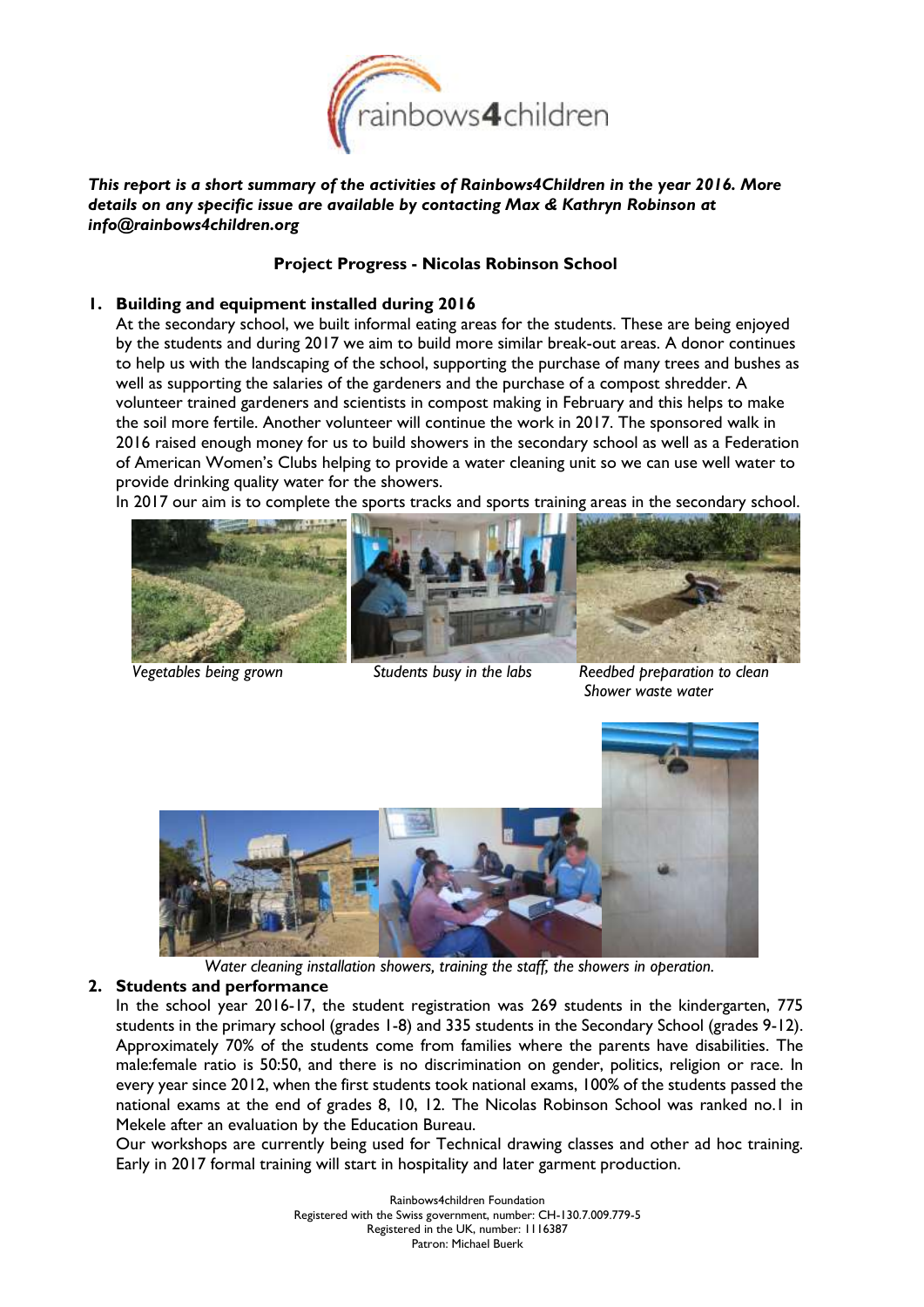



*Grade 10 in class KG learning by play IT classes start at grade 1*

## **3. Sponsorship programme**

By the end of 2016, 430 students were sponsored to go to school through the Rainbows4Children sponsorship programme thus giving them a chance that their families could not otherwise afford. In addition, 17 sponsored school students are also now sponsored in their University studies, after they left the school. We still need 500 more sponsors.

## **4. Supplementary food programme**

Started in 2011, the supplementary food programme continued for all students at the school. Every day the students are given extra food to provide better nutrition (protein, vitamins) in the form of eggs, banana, milk, orange or other seasonal fruit. This program continues to pay dividends in the form of better health - especially elimination of anaemia, skin ailments and better levels of concentration and learning in class. We are seeking a new sponsor in 2017.



*KG children enjoying their milk in the eating room*

## **5. Volunteers**

During 2016 approximately 20 volunteers from Europe gave their time and skills to teach science, English and teaching techniques. We continually have a need for volunteers and thank those who visited in 2016 for their great support. They really make a difference.

# **6. Care for the Whole Child**

The school's student welfare director ensures the welfare of all the students in the school and she also provides home counselling when needed. At the end of 2014 the school and Rainbows4Children had to act quickly to save a young student diagnosed with leukemia. She had to be flown to Bangkok for medical care and treatment. In July she returned home to Mekele for maintenance of the programme and returned every 6 months to Bangkok for follow up treatment. In May 2017 she will visit for her final check up. A special appeal was launched which raised \$40,000 to support her. We need about \$10,000 more to complete the programme. The speed of reaction demonstrated a high level of cooperation within the school and showed that we are able to provide care for the students which is second to none in Ethiopia. We have some students who are suffering from a prticularly bad diet or food supply issue due to family circumstances. If they are sponsored we have asked their sponsors for extra help. Otherwise we have supported them with extra food from the supplementary food programme.